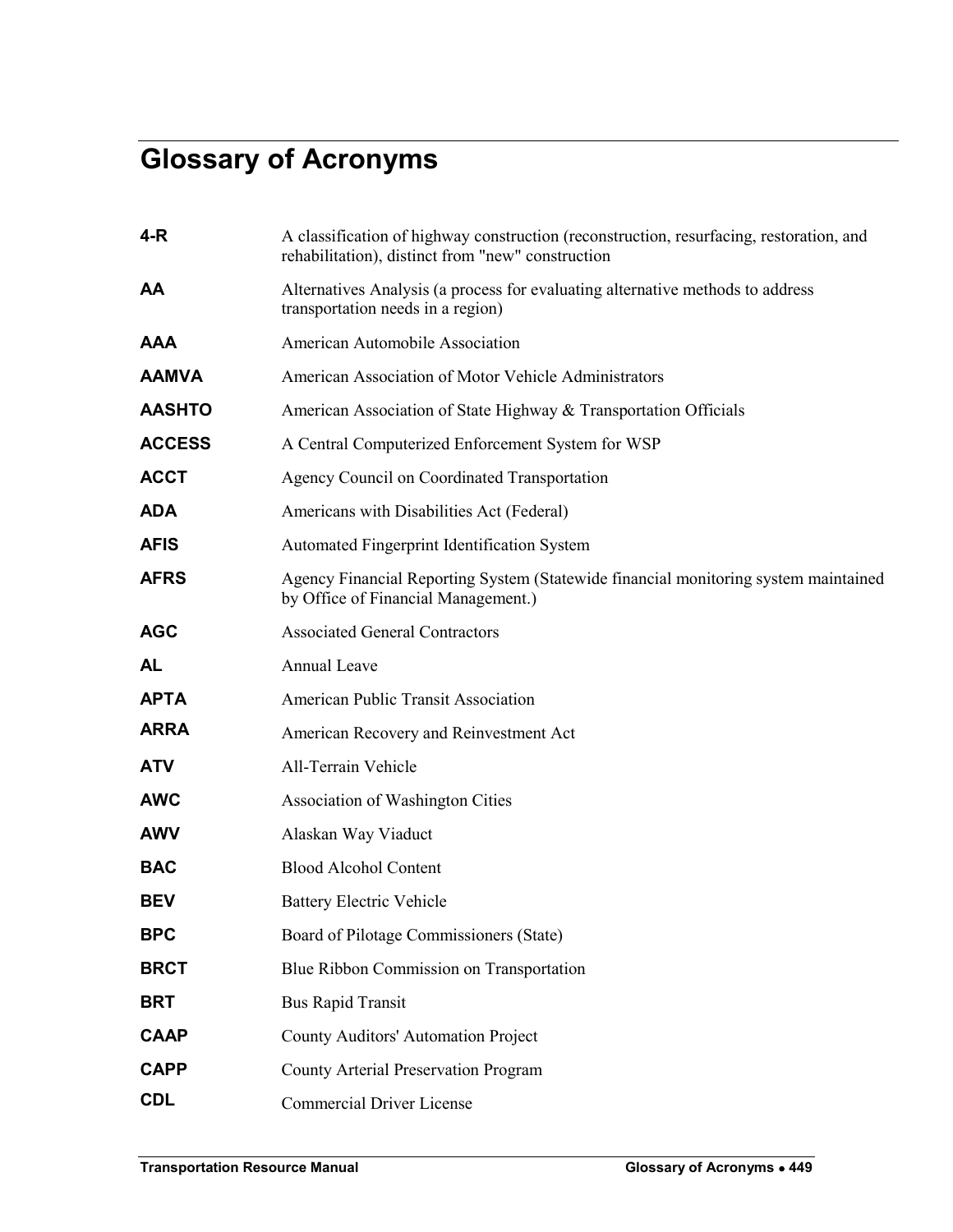| <b>CERB</b>   | Community Economic Revitalization Board (State)                               |
|---------------|-------------------------------------------------------------------------------|
| <b>CIPP</b>   | Capital Improvement and Preservation Program                                  |
| <b>CMAQ</b>   | Congestion Mitigation and Air Quality Program                                 |
| <b>CN</b>     | Construction                                                                  |
| <b>COPS</b>   | Community Oriented Policing Services (WSP program)                            |
| <b>CPMS</b>   | Capital Program Management System                                             |
| <b>CPSPTA</b> | Central Puget Sound Public Transportation Account                             |
| <b>CRAB</b>   | County Road Administration Board (State)                                      |
| <b>CRC</b>    | Columbia River Crossing                                                       |
| <b>CSG</b>    | Council of State Governments (also Western Conference CSG--13 western states) |
| <b>CTA</b>    | <b>County Transportation Authority</b>                                        |
| <b>CTR</b>    | Commute Trip Reduction                                                        |
| <b>CVEO</b>   | Commercial Vehicle Enforcement Officer (WSP)                                  |
| <b>CVISN</b>  | Commercial Vehicle Information Systems Network                                |
| <b>DART</b>   | Dial-A-Ride Transit                                                           |
| DB            | Design Build                                                                  |
| <b>DBB</b>    | Design-Bid-Build                                                              |
| <b>DCTED</b>  | Department of Community, Trade & Economic Development (State)                 |
| <b>DIS</b>    | Department of Information Services (State)                                    |
| <b>DOE</b>    | Department of Ecology (State)                                                 |
| <b>DOL</b>    | Department of Licensing (State)                                               |
| <b>DOP</b>    | Department of Personnel (State)                                               |
| <b>DOR</b>    | Department of Revenue (State)                                                 |
| <b>DOT</b>    | Department of Transportation (State)                                          |
| <b>DUI</b>    | Driving Under the Influence                                                   |
| <b>DWI</b>    | Driving While Intoxicated                                                     |
| <b>EDL</b>    | <b>Enhanced Driver License</b>                                                |
| <b>EIS</b>    | <b>Environmental Impact Statement</b>                                         |
| <b>ERP</b>    | <b>Expert Review Panel (State)</b>                                            |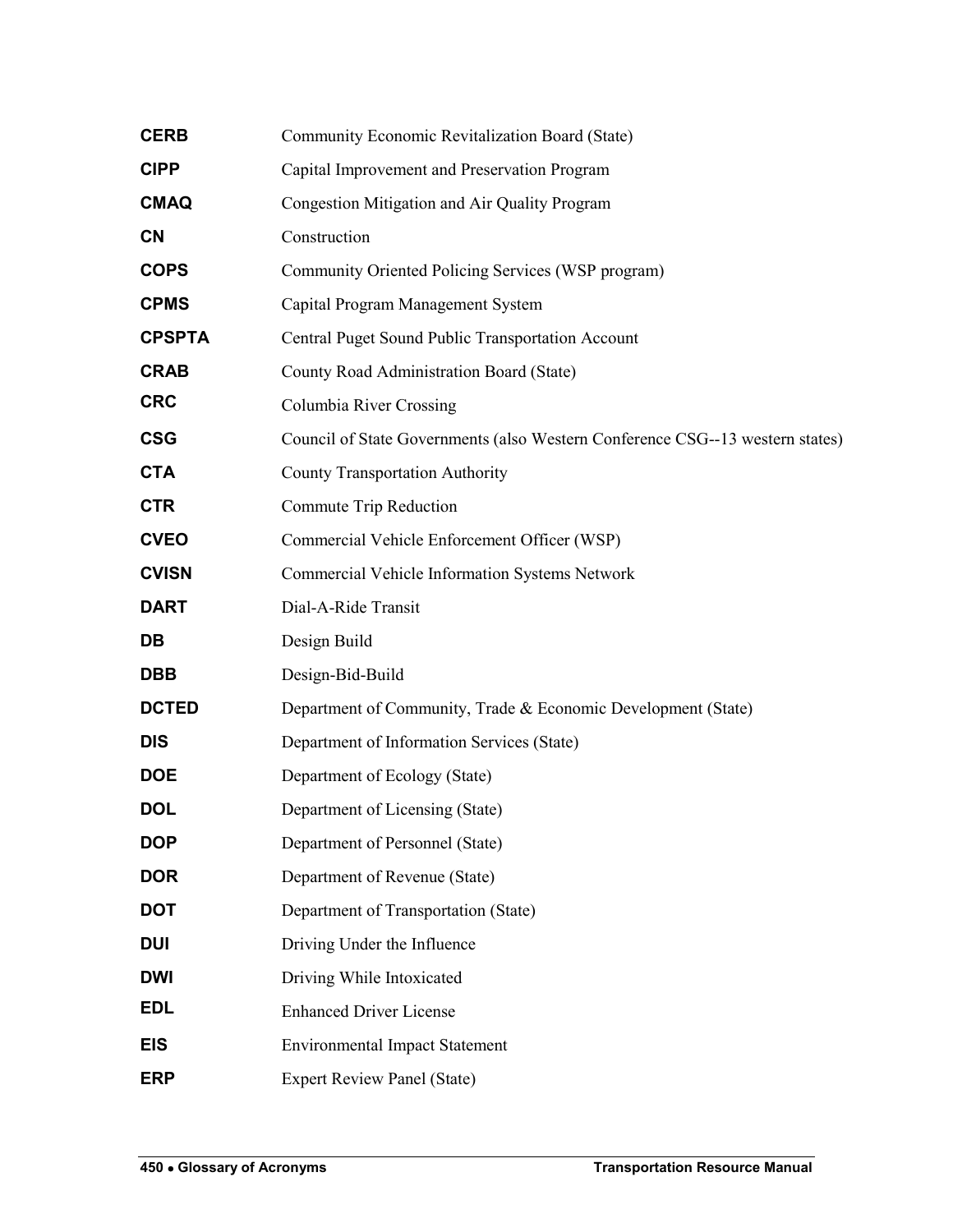| <b>ESSTA</b> | Evergreen State Specialized Transportation Association                                                                            |
|--------------|-----------------------------------------------------------------------------------------------------------------------------------|
| EV           | <b>Electric Vehicle</b>                                                                                                           |
| <b>FAA</b>   | Federal Aviation Administration (Division of U.S. DOT)                                                                            |
| <b>FCC</b>   | <b>Federal Communications Commission</b>                                                                                          |
| <b>FEMA</b>  | Federal Emergency Management Act (federal law); Federal Emergency Management<br>Administration (office which administers the Act) |
| <b>FGTS</b>  | Freight and Goods Transportation System                                                                                           |
| <b>FHWA</b>  | Federal Highway Administration (Division of U.S. DOT)                                                                             |
| <b>FMSIB</b> | Freight Mobility Strategic Investment Board (State)                                                                               |
| <b>FRA</b>   | Federal Railroad Administration (Division of U.S. DOT)                                                                            |
| <b>FTA</b>   | Federal Transit Administration (Division of U.S. DOT--formerly UMTA)                                                              |
| <b>FTE</b>   | Full-Time Equivalent Employee                                                                                                     |
| <b>GF</b>    | General Fund (State)                                                                                                              |
| <b>GIS</b>   | Geographic Information System                                                                                                     |
| <b>GMA</b>   | Growth Management Act (State)                                                                                                     |
| <b>GO</b>    | General Obligation                                                                                                                |
| <b>GTEC</b>  | Growth and Transportation Efficiency Center (CTR)                                                                                 |
| <b>HCT</b>   | <b>High Capacity Transit</b>                                                                                                      |
| <b>HCTA</b>  | <b>High Capacity Transportation Account</b>                                                                                       |
| <b>HCTCA</b> | High Capacity Transportation Corridor Area                                                                                        |
| <b>HOV</b>   | High Occupancy Vehicle                                                                                                            |
| <b>HOT</b>   | High Occupancy/Toll                                                                                                               |
| <b>HSF</b>   | Highway Safety Fund (State)                                                                                                       |
| <b>HSGT</b>  | <b>High Speed Ground Transportation</b>                                                                                           |
| <b>HSIP</b>  | Highway Safety Improvement Program                                                                                                |
| <b>HSP</b>   | Highway System Plan                                                                                                               |
| <b>HTC</b>   | House Transportation Committee                                                                                                    |
| <b>HTF</b>   | Highway Trust Fund (Federal)                                                                                                      |
| <b>HUF</b>   | <b>Highway Users Federation</b>                                                                                                   |
| <b>IFTA</b>  | International Fuel Tax Agreement (for interstate trucks)                                                                          |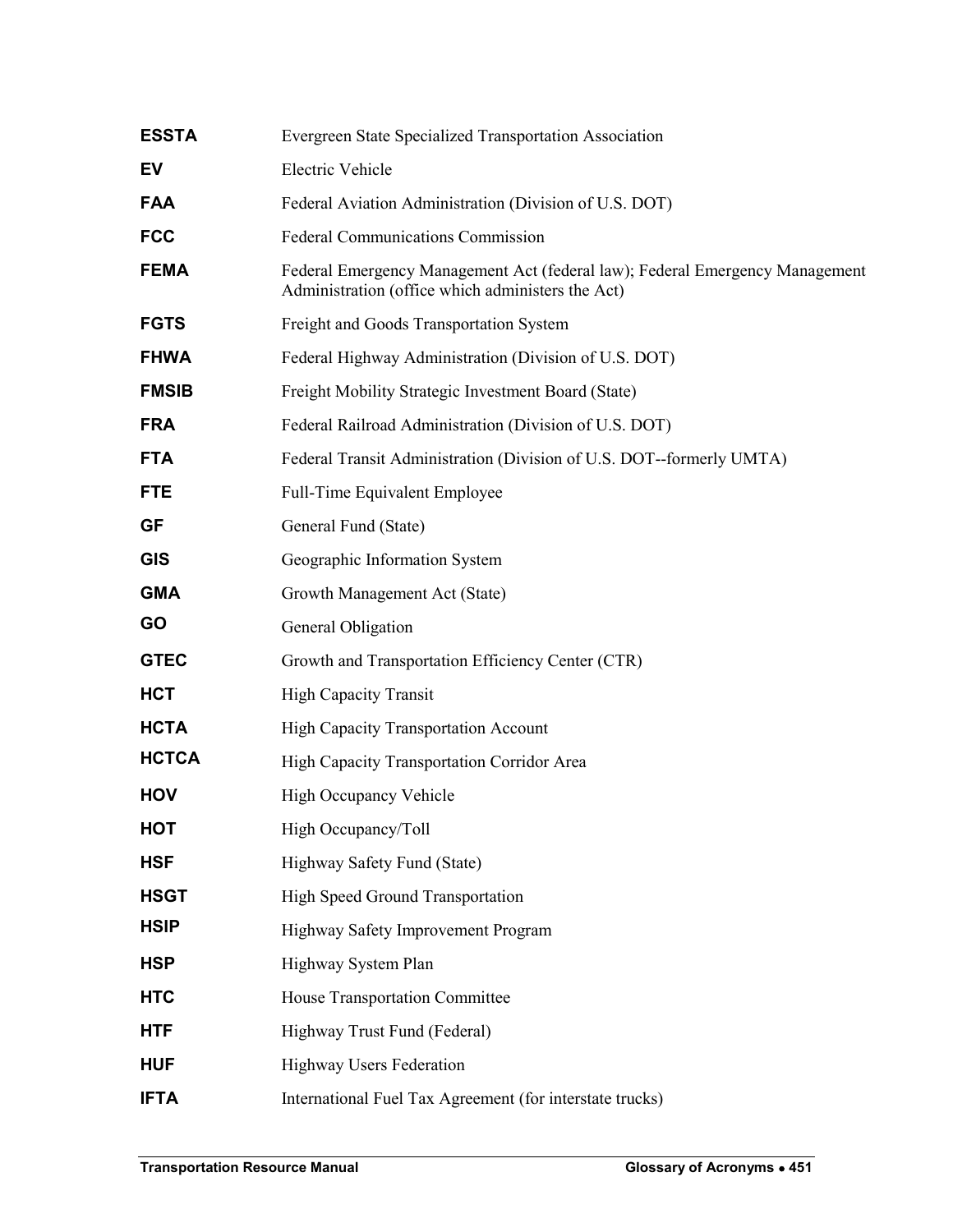| <b>IRP</b>    | International Registration Plan (for interstate trucks)                 |
|---------------|-------------------------------------------------------------------------|
| <b>ISTEA</b>  | Intermodal Surface Transportation Efficiency Act of 1991 (Federal)      |
| <b>JBLM</b>   | Joint Base Lewis-McChord                                                |
| JIS           | Judicial Information System                                             |
| <b>JLARC</b>  | Joint Legislative Audit & Review Committee                              |
| <b>JRPC</b>   | Joint Regional Planning Committee (duties transferred to RTA)           |
| <b>JTC</b>    | Joint Transportation Committee                                          |
| <b>LAMP</b>   | License Application Migration Project                                   |
| <b>LEAP</b>   | Legislative Evaluation & Accountability Program Committee               |
| <b>LETS</b>   | Law Enforcement Telecommunication System of WSP                         |
| LID           | Local Improvement District                                              |
| <b>LOS</b>    | Level of Service (measure of traffic congestion)                        |
| <b>LPF</b>    | Licenses, Permits, and Fees                                             |
| <b>LRFA</b>   | Local Rail Freight Assistance                                           |
| <b>LSC</b>    | Legislative Service Center                                              |
| <b>LSO</b>    | Licensing Services Office (DOL)                                         |
| <b>LTC</b>    | Legislative Transportation Committee                                    |
| <b>MAP-21</b> | Moving Ahead for Progress in the 21st Century                           |
| <b>MEC</b>    | Marine Employees' Commission (State)                                    |
| <b>METRO</b>  | Municipality of Metropolitan Seattle                                    |
| <b>MIS</b>    | Major Investment Study                                                  |
| <b>MHTA</b>   | Multistate Highway Transportation Agreement                             |
| <b>MLS</b>    | Master License Service                                                  |
| <b>MPO</b>    | Metropolitan Planning Organization (e.g., Puget Sound Regional Council) |
| <b>MVET</b>   | Motor Vehicle Excise Tax                                                |
| <b>MVF</b>    | Motor Vehicle Fund (State)                                              |
| <b>NAAQS</b>  | National Ambient Air Quality Standards                                  |
| <b>NARUC</b>  | National Association of Regulatory Utility Commissioners                |
| <b>NCSL</b>   | National Conference of State Legislatures                               |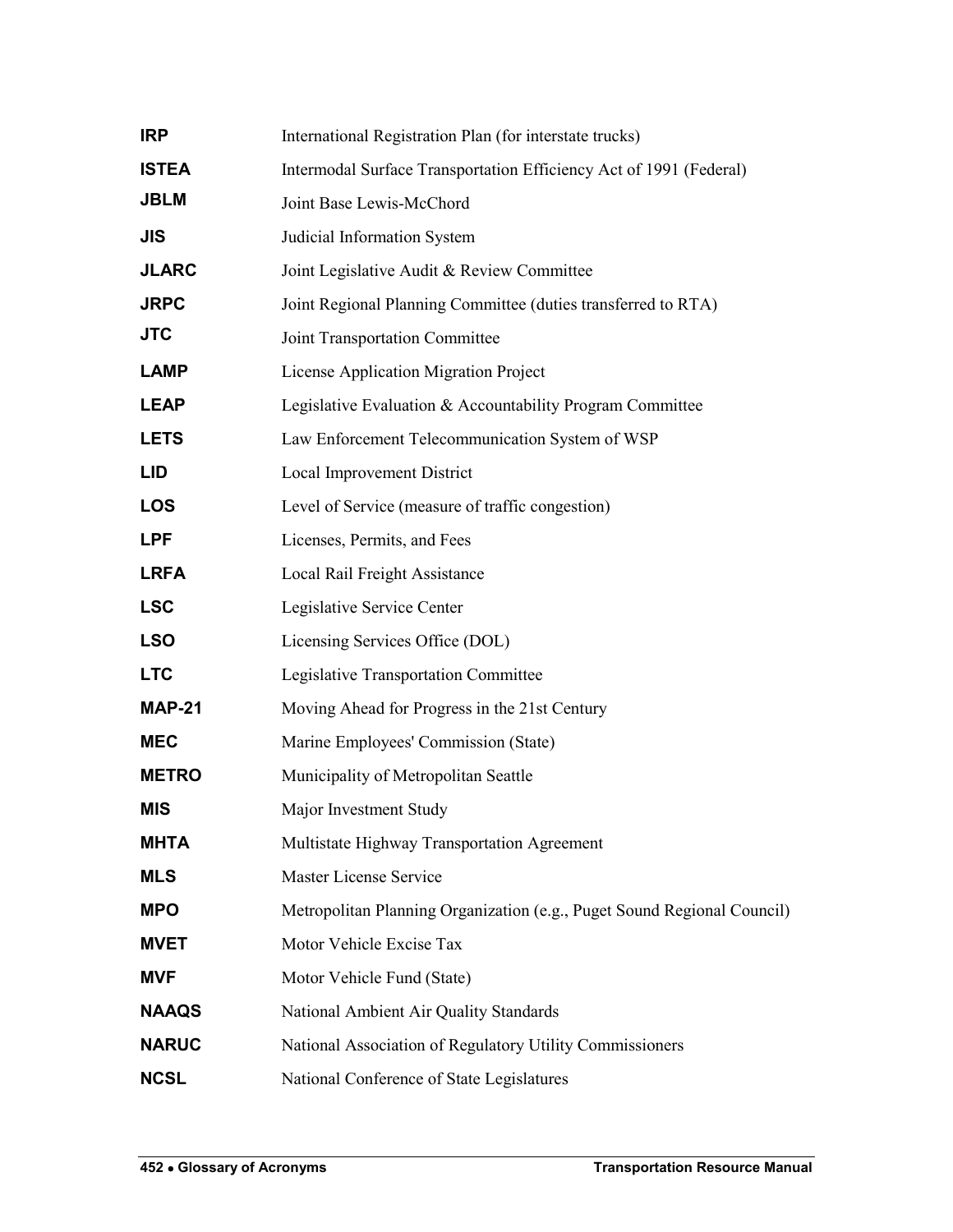| <b>NHS</b>     | National Highway System (designated under ISTEA)                                                                                |
|----------------|---------------------------------------------------------------------------------------------------------------------------------|
| <b>NHTSA</b>   | National Highway Traffic Safety Administration (Division of U.S. DOT)                                                           |
| <b>NOVA</b>    | Non-Highway and Off-Road Vehicle Activities Program Account                                                                     |
| <b>NPAIS</b>   | National Plan of Integrated Airports System                                                                                     |
| <b>NTSB</b>    | National Transportation Safety Board                                                                                            |
| <b>OA</b>      | <b>Obligation Authority</b>                                                                                                     |
| <b>ODOT</b>    | Oregon Department of Transportation                                                                                             |
| <b>OFM</b>     | Office of Financial Management (State) (Governor's budget office)                                                               |
| <b>OMS</b>     | Office of Marine Safety                                                                                                         |
| <b>ORV</b>     | Off-Road Vehicle                                                                                                                |
| <b>OUM</b>     | Office of Urban Mobility (DOT)                                                                                                  |
| <b>PAM</b>     | <b>Patrol Allocation Model</b>                                                                                                  |
| <b>PCC</b>     | Palouse River and Coulee City Railroad                                                                                          |
| <b>PE</b>      | Preliminary Engineering                                                                                                         |
| <b>PERC</b>    | <b>Public Employees Relations Commission</b>                                                                                    |
| <b>PFA</b>     | Passenger Ferry Account                                                                                                         |
| <b>PHEV</b>    | Plug-in Hybrid Electric Vehicle                                                                                                 |
| <b>PICS</b>    | Patrol Information Collection System (Washington State)                                                                         |
| <b>POF</b>     | Passenger Only Ferry                                                                                                            |
| <b>POPS</b>    | Problem Oriented Public Safety (WSP program)                                                                                    |
| <b>PPP/PPI</b> | Public Private Partnerships/Public-Private Initiatives program                                                                  |
| <b>PSCCA</b>   | Puget Sound Capital Construction Account (an account within the state Motor Vehicle<br>Fund earmarked for ferry construction)   |
| <b>PSEA</b>    | Public Safety & Education Account                                                                                               |
| <b>PSFOA</b>   | Puget Sound Ferry Operations Account (an account within the state Motor Vehicle Fund<br>earmarked for ferry operations subsidy) |
| <b>PSRC</b>    | <b>Puget Sound Regional Council</b>                                                                                             |
| <b>PTBA</b>    | Public Transportation Benefit Area (a public transportation system, either less or greater<br>than a single county)             |
| <b>PTSA</b>    | <b>Public Transportation Systems Account</b>                                                                                    |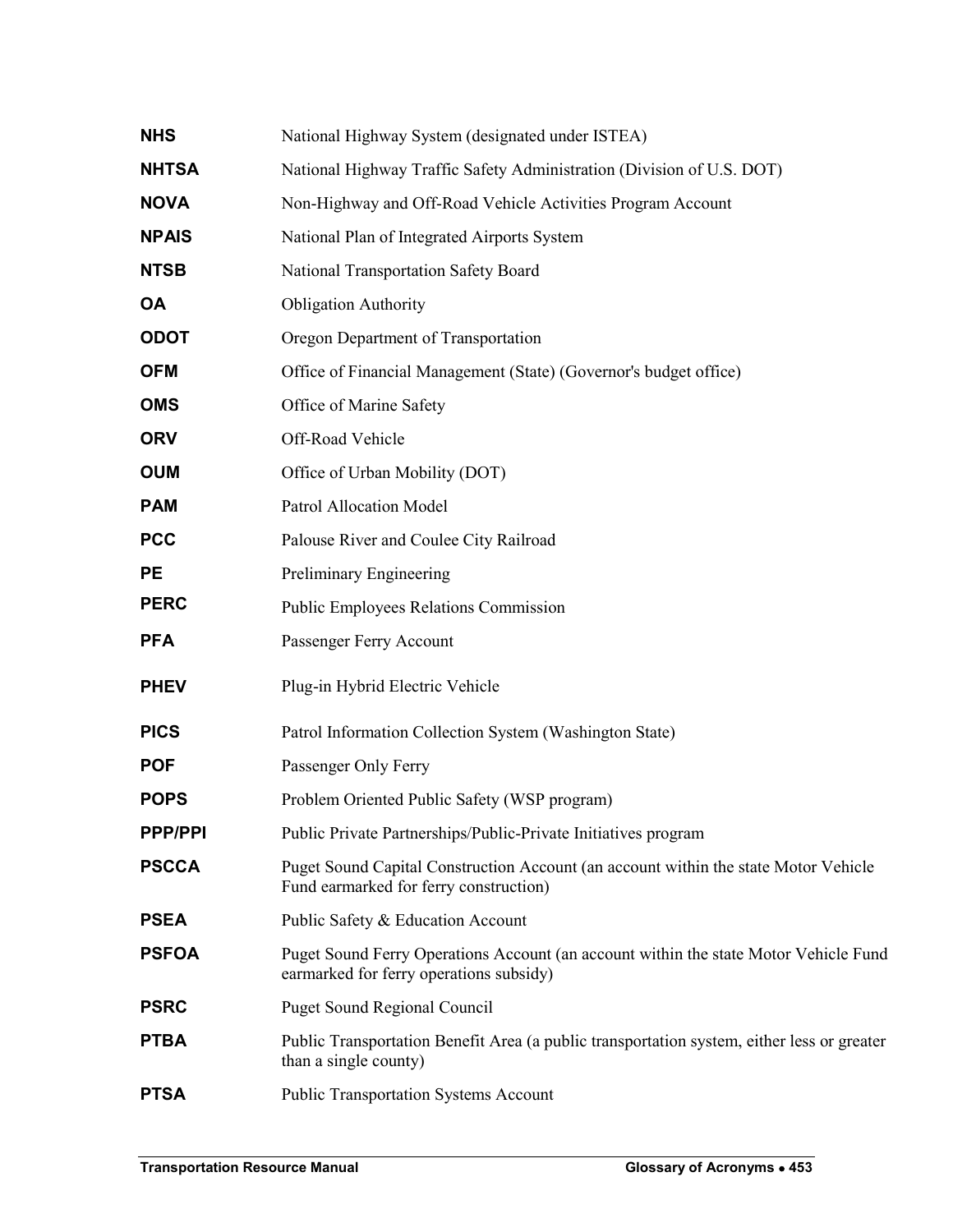| <b>RAP</b>        | Rural Arterial Program (State)                                                    |
|-------------------|-----------------------------------------------------------------------------------|
| <b>RATA</b>       | Rural Arterial Trust Account                                                      |
| <b>RCW</b>        | Regional Councils of Washington                                                   |
| <b>RCW</b>        | Revised Code of Washington (state law)                                            |
| <b>RFP</b>        | <b>Request for Proposal</b>                                                       |
| <b>RID</b>        | Road Improvement District                                                         |
| <b>RTA</b>        | <b>Regional Transit Authority</b>                                                 |
| <b>RTID</b>       | <b>Regional Transportation Investment District</b>                                |
| <b>RTP</b>        | Regional Transportation Plan                                                      |
| <b>RTPO</b>       | Regional Transportation Planning Organization                                     |
| <b>SAFETEA-LU</b> | Safe Accountable Flexible Efficient Transportation Equity Act: A Legacy for Users |
| <b>SCCIT</b>      | Snohomish County Committee for Improved Transportation                            |
| <b>SEPA</b>       | State Environmental Policy Act                                                    |
| <b>SIP</b>        | <b>State Implementation Plan</b>                                                  |
| <b>SL</b>         | <b>Sick Leave</b>                                                                 |
| <b>SOV</b>        | Single Occupancy Vehicle                                                          |
| <b>SPHA</b>       | State Patrol Highway Account                                                      |
| <b>SPMA</b>       | Seattle Popular Monorail Authority                                                |
| ST                | <b>Sound Transit</b>                                                              |
| <b>STC</b>        | <b>Senate Transportation Committee</b>                                            |
| <b>STIP</b>       | <b>Statewide Transportation Improvement Plan</b>                                  |
| <b>STP</b>        | Surface Transportation Program (part of ISTEA)                                    |
| <b>TAG</b>        | Transportation Analysis Group (formerly the Road Jurisdiction Committee)          |
| <b>TBD</b>        | <b>Transportation Benefit District</b>                                            |
| <b>TDM</b>        | <b>Transportation Demand Management</b>                                           |
| <b>TEA-21</b>     | Transportation Equity Act for the 21 <sup>st</sup> Century                        |
| <b>TEIS</b>       | Transportation Executive Information System                                       |
| <b>TEU</b>        | Twenty-foot Equivalent Units (containerized shipping units)                       |
| <b>TF</b>         | <b>Transportation Fund</b>                                                        |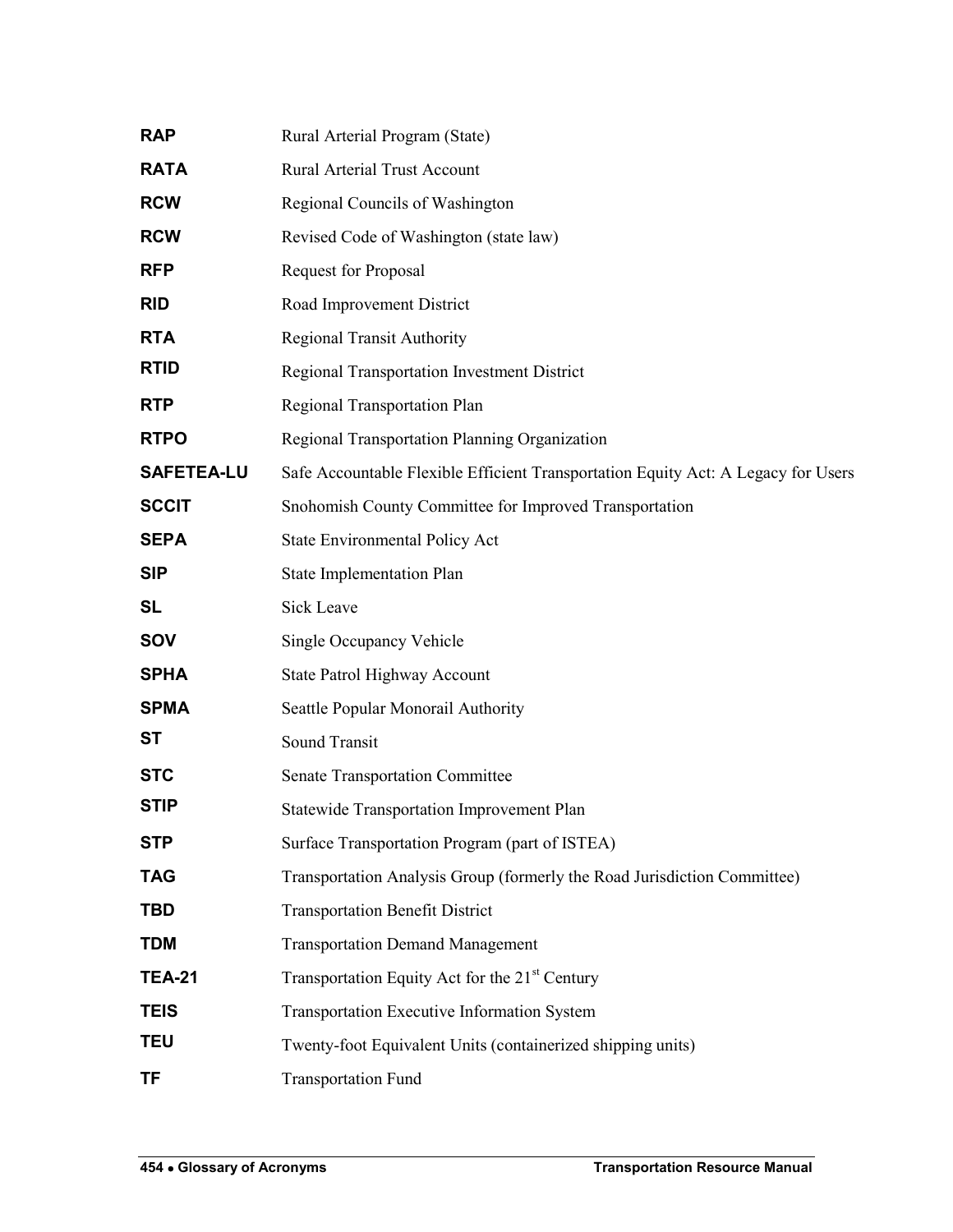| TIA                 | <b>Transportation Improvement Account</b>                                                                                |
|---------------------|--------------------------------------------------------------------------------------------------------------------------|
| TIB                 | <b>Transportation Improvement Board (State)</b>                                                                          |
| <b>TIFIA</b>        | Transportation Infrastructure Finance Innovation Act                                                                     |
| <b>TIGER Grants</b> | Transportation Investments Generating Economic Recovery grants (federal)                                                 |
| <b>TIP</b>          | <b>Transportation Improvement Program</b>                                                                                |
| <b>TMA</b>          | <b>Transportation Management Area</b>                                                                                    |
| <b>TNB</b>          | Tacoma Narrows Bridge                                                                                                    |
| <b>TOD</b>          | <b>Transit Oriented Development</b>                                                                                      |
| <b>TPA</b>          | <b>Transportation Partnership Account</b>                                                                                |
| <b>TPAB</b>         | <b>Transportation Performance Audit Board</b>                                                                            |
| <b>TPEAC</b>        | Transportation Permit Efficiency and Accountability Committee                                                            |
| <b>TRAC</b>         | Title and Registration Advisory Committee                                                                                |
| <b>TRB</b>          | <b>Transportation Research Board (Federal)</b>                                                                           |
| <b>TRAINS</b>       | Transportation Reporting & Accounting Information System                                                                 |
| <b>TSA</b>          | <b>Transit Security Administration</b>                                                                                   |
| <b>TSM</b>          | <b>Transportation Systems Management</b>                                                                                 |
| <b>UATA</b>         | Urban Arterial Trust Account                                                                                             |
| <b>UCC</b>          | Uniform Commercial Code                                                                                                  |
| <b>UIW</b>          | United Infrastructure Washington, Inc.                                                                                   |
| <b>UMTA</b>         | Urban Mass Transportation Administration (Federal) (Division of U.S. DOT--now<br>renamed Federal Transit Administration) |
| <b>USCG</b>         | U.S. Coast Guard (Division of U.S. DOT) (Federal)                                                                        |
| <b>UTC</b>          | Utilities & Transportation Commission (State)                                                                            |
| <b>USDOT</b>        | United State Department of Transportation (Federal)                                                                      |
| <b>UTBA</b>         | Unincorporated Transportation Benefit Area                                                                               |
| <b>VATA</b>         | Valley Area Transportation Alliance (Kent)                                                                               |
| <b>VfM</b>          | Value for Money                                                                                                          |
| <b>VIN</b>          | Vehicle Identification Number                                                                                            |
| <b>VMT</b>          | Vehicle Miles Traveled                                                                                                   |
| <b>WAC</b>          | Washington Administrative Code                                                                                           |
|                     |                                                                                                                          |